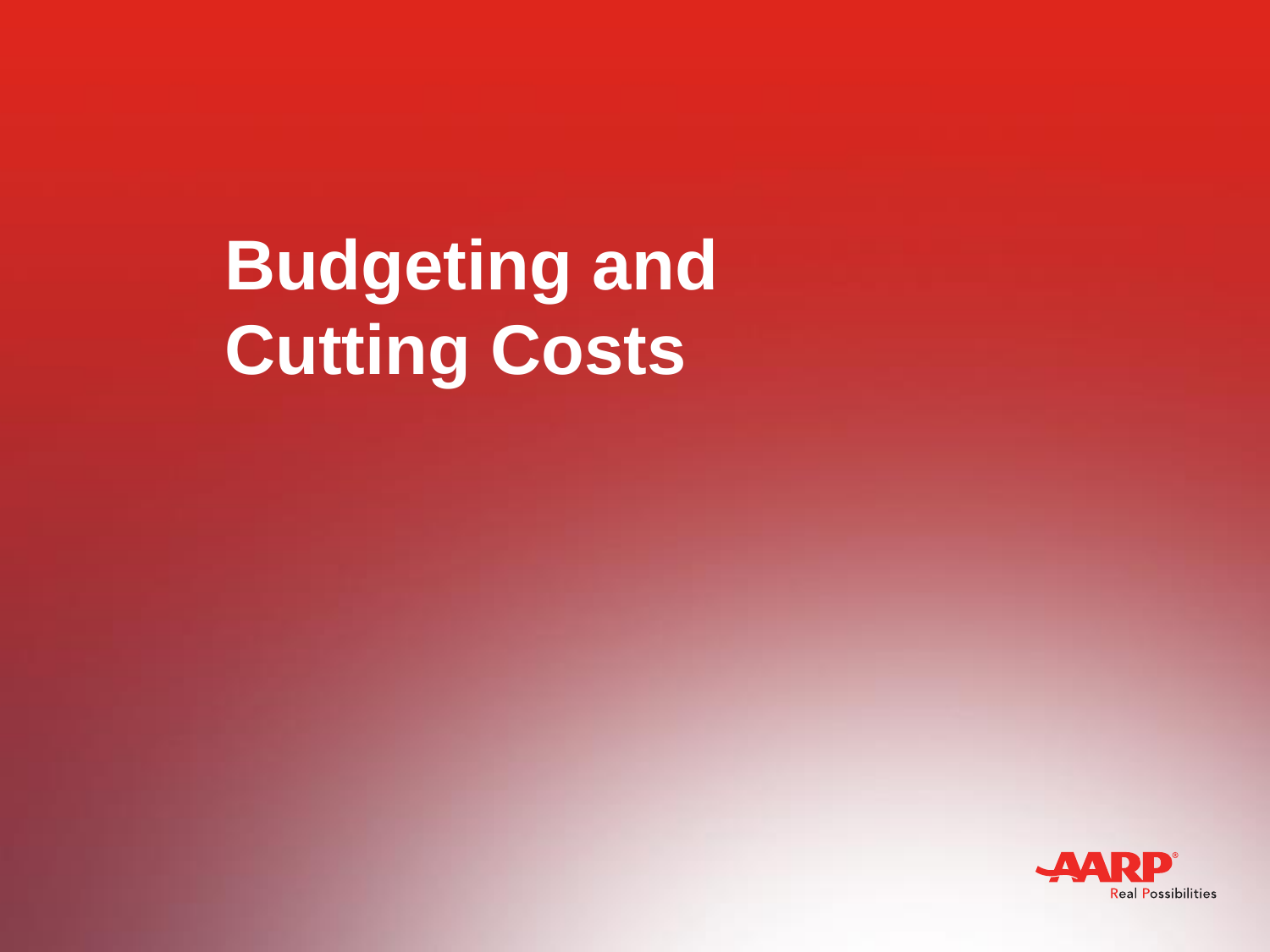#### **Agenda**

- Budgeting
- Cost-cutting tips
- Tracking expenses and income
- Getting organized and creating a system
- Making adjustments to reach your goals



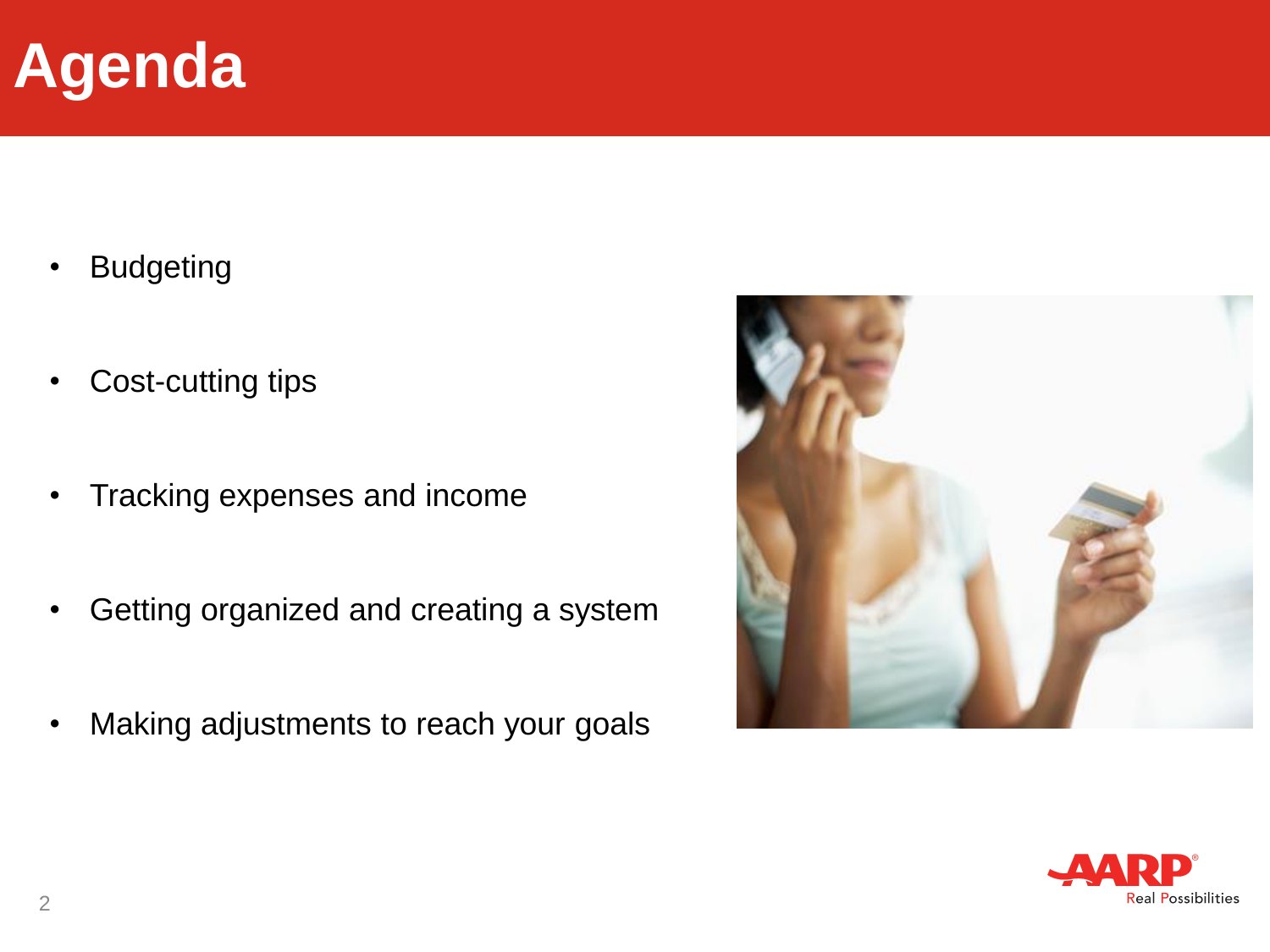## **Budgeting**

- 75% of AA women 45+ say they struggle to make ends meet
- Good budgeting skills provide the cornerstone of a healthy financial life
- Having a Budget provides a clear view of how and what you actually spend



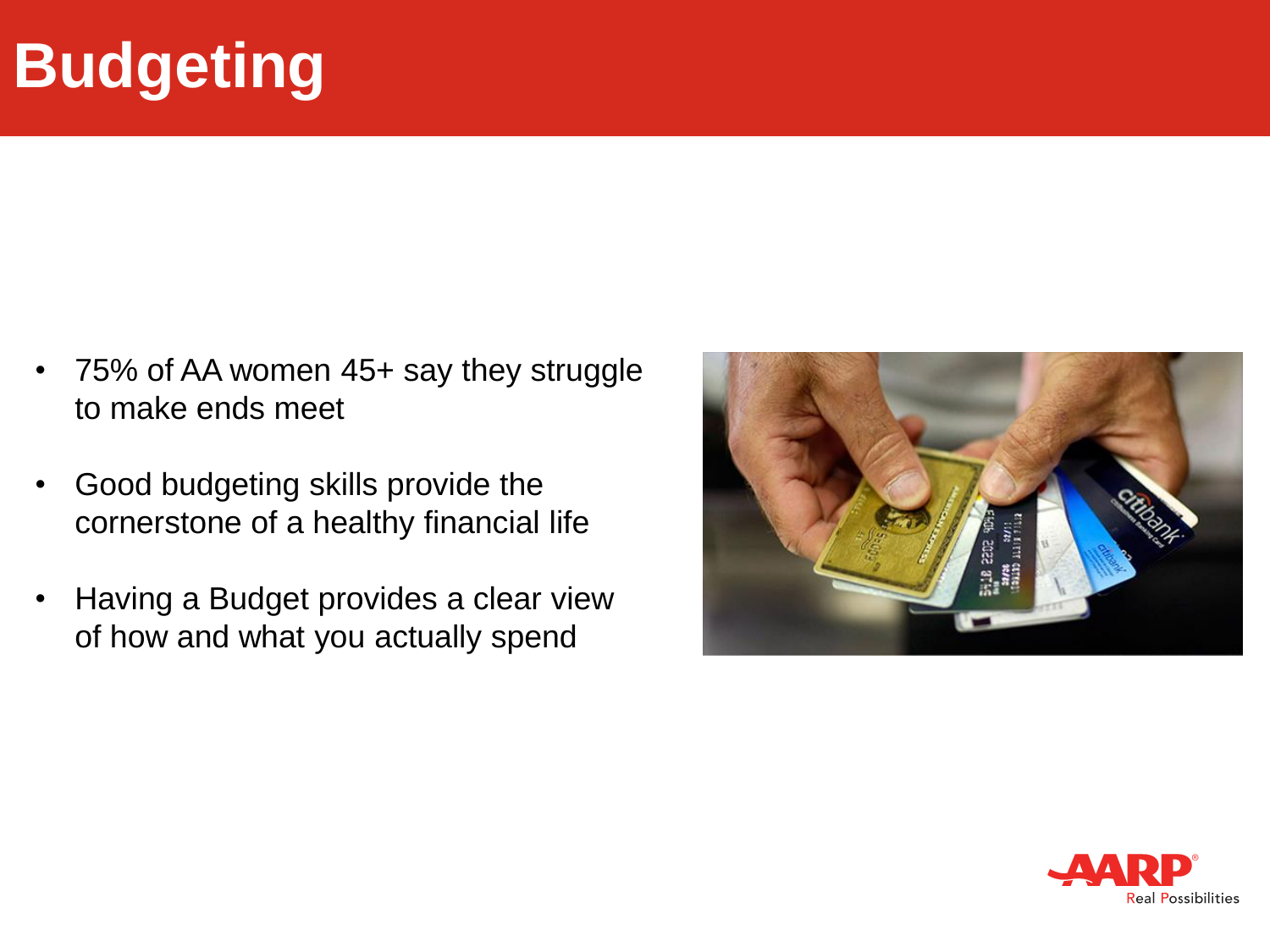#### **Spending Worksheet**

First, write down your expenses. Column A: fixed expenses-monthly cost, if the payment varies, write in an average. Column B: *flexible expenses*-costs that can vary month to month, and that you have some control over.

| <b>Expense Category</b> | <b>Expense Item</b>                    | Column A<br><b>Fixed Expenses</b> | <b>Column B</b><br><b>Flexible Expense</b> |
|-------------------------|----------------------------------------|-----------------------------------|--------------------------------------------|
| <b>Samples</b>          |                                        |                                   |                                            |
| Entertainment           | Restaurants                            |                                   | \$200                                      |
| Home                    | Rent                                   | \$600                             |                                            |
| Home                    | Water/Sewer                            | 550                               |                                            |
| Housing                 | Rent/Mortgage/Taxes                    |                                   |                                            |
|                         | Maintenance/Condo fee                  |                                   |                                            |
|                         | Lawn/Garden                            |                                   |                                            |
|                         | House Cleaning                         |                                   |                                            |
| <b>Utilities</b>        | Electric                               |                                   |                                            |
|                         | Gas/Oil                                |                                   |                                            |
|                         | Water/Sewer                            |                                   |                                            |
|                         | Garbage                                |                                   |                                            |
|                         | Phone                                  |                                   |                                            |
|                         | Internet Account                       |                                   |                                            |
| Food                    | Groceries (average)                    |                                   |                                            |
|                         | <b>Restaurants</b>                     |                                   |                                            |
|                         | Snacks (coffee, etc.)                  |                                   |                                            |
|                         | Entertaining<br>(food/beverages, etc.) |                                   |                                            |
| Transportation          | Car payment/Lease                      |                                   |                                            |
|                         | Gas                                    |                                   |                                            |
|                         | Car Insurance                          |                                   |                                            |
|                         | Subway/Bus/Parking                     |                                   |                                            |
| Medical                 | Health Insurance                       |                                   |                                            |
|                         | Regular Prescriptions                  |                                   |                                            |
|                         | Out-of-Pocket                          |                                   |                                            |
|                         | <b>Fitness Programs</b>                |                                   |                                            |
| Appearance              | <b>Clothing Purchases</b>              |                                   |                                            |
|                         | Dry Cleaning                           |                                   |                                            |
|                         | Hair Care                              |                                   |                                            |
|                         | Miscellaneous                          |                                   |                                            |
| Other                   |                                        |                                   |                                            |
| Childcare               |                                        |                                   |                                            |
|                         |                                        |                                   |                                            |
|                         |                                        |                                   |                                            |

| <b>Expense Category</b> | <b>Expense Item</b>               | Column A | <b>Column B</b><br><b>Fixed Expenses Flexible Expenses</b> |
|-------------------------|-----------------------------------|----------|------------------------------------------------------------|
| <b>Samples</b>          |                                   |          |                                                            |
| Entertainment           | Movies/Videos                     |          |                                                            |
|                         | Newspapers/Books                  |          |                                                            |
|                         | Cable TV                          |          |                                                            |
|                         | Sports (Golf, etc.)               |          |                                                            |
|                         | Theatre, Concerts                 |          |                                                            |
|                         | Travel, etc.                      |          |                                                            |
| Savings                 | Retirement Contributions          |          |                                                            |
|                         | Other Savings                     |          |                                                            |
|                         | <b>Reserve Fund Contributions</b> |          |                                                            |
| <b>Creditors</b>        | Credit Cards                      |          |                                                            |
|                         | Other                             |          |                                                            |
| Other                   | Business expenses/<br>Alimony     |          |                                                            |
| Total                   |                                   |          |                                                            |

Now, write down what comes in every month. Make sure to enter after-tax income:

| <b>Income Source</b>                     | <b>Your Income</b> | <b>Your Spouse or</b><br><b>Partner's Income</b> | Total |
|------------------------------------------|--------------------|--------------------------------------------------|-------|
| Salary/Wages from employment             |                    |                                                  |       |
| Income from Self-Employment              |                    |                                                  |       |
| Rental Property Income                   |                    |                                                  |       |
| Alimony                                  |                    |                                                  |       |
| Monthly Investment Income                |                    |                                                  |       |
| Social Security Retirement Benefit       |                    |                                                  |       |
| Social Security Widow/Survivor's Benefit |                    |                                                  |       |
| Pension Benefit                          |                    |                                                  |       |
| IRA Income (distribution)                |                    |                                                  |       |
| Veteran's Pension                        |                    |                                                  |       |
| Annuity Income                           |                    |                                                  |       |
| Inheritance/Trust                        |                    |                                                  |       |
| Gifts                                    |                    |                                                  |       |
| Other                                    |                    |                                                  |       |
| Total                                    |                    |                                                  |       |

Now, do the math. Add Column A and B from the first table, and subtract the total from the second table: (Income - Expenses = Potential Savings to help reduce debt)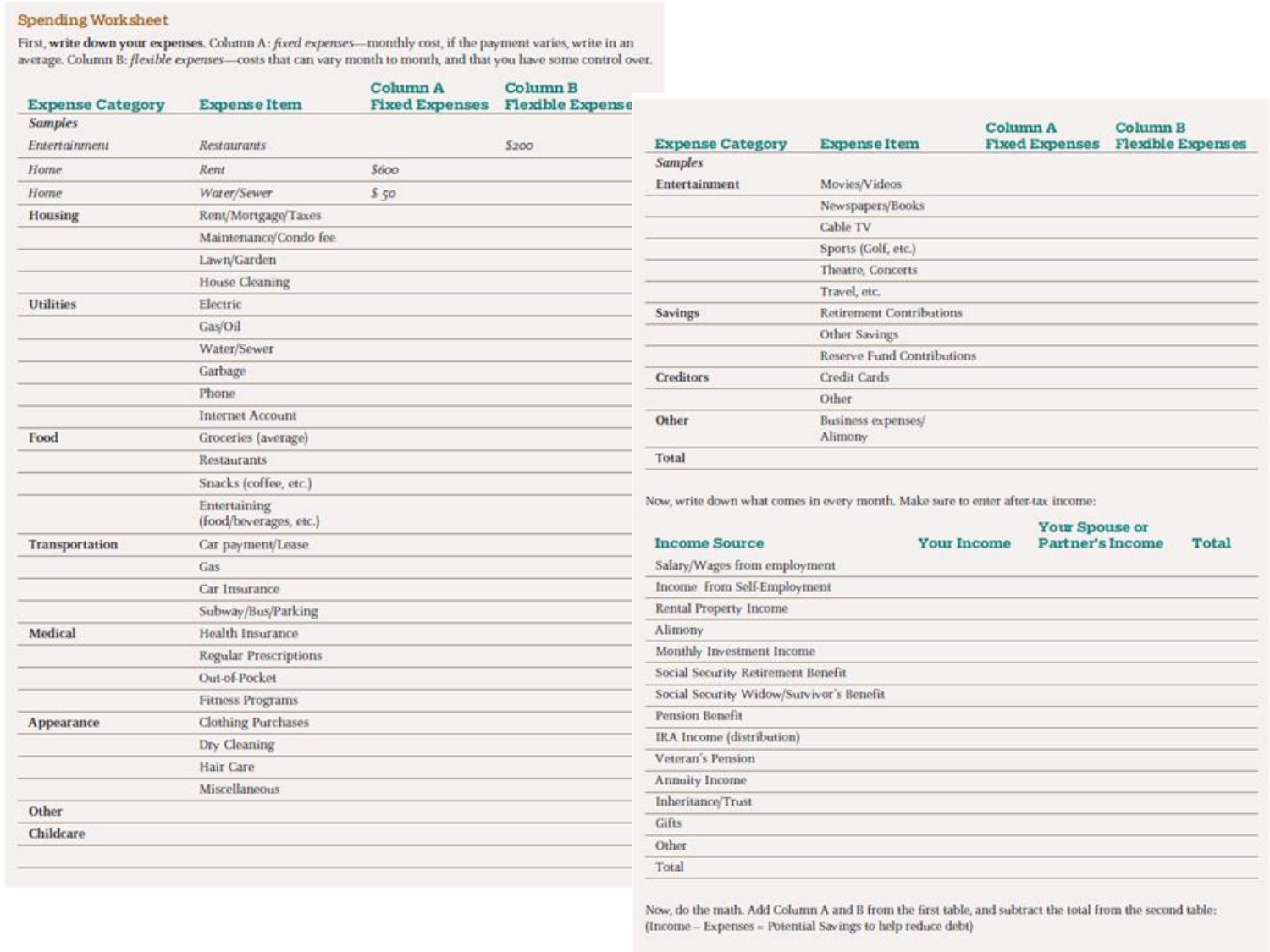### **AARP Budget Calculator**

Take control of where your money goes!



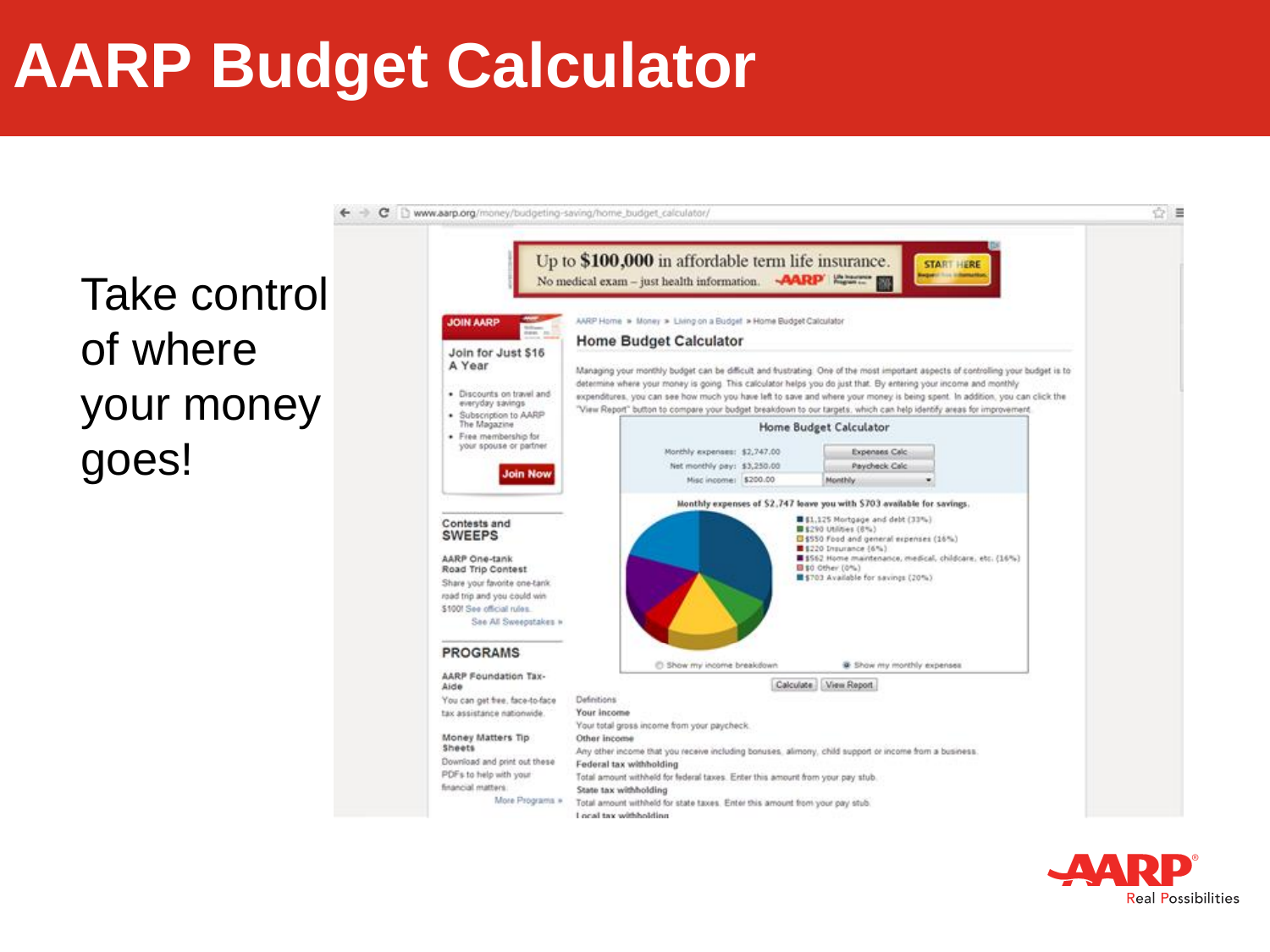#### **Save & Grow Your Money**

- Identify Needs vs. wants
- Place Routine bills on autopilot
- Avoid 'buyer's remorse'



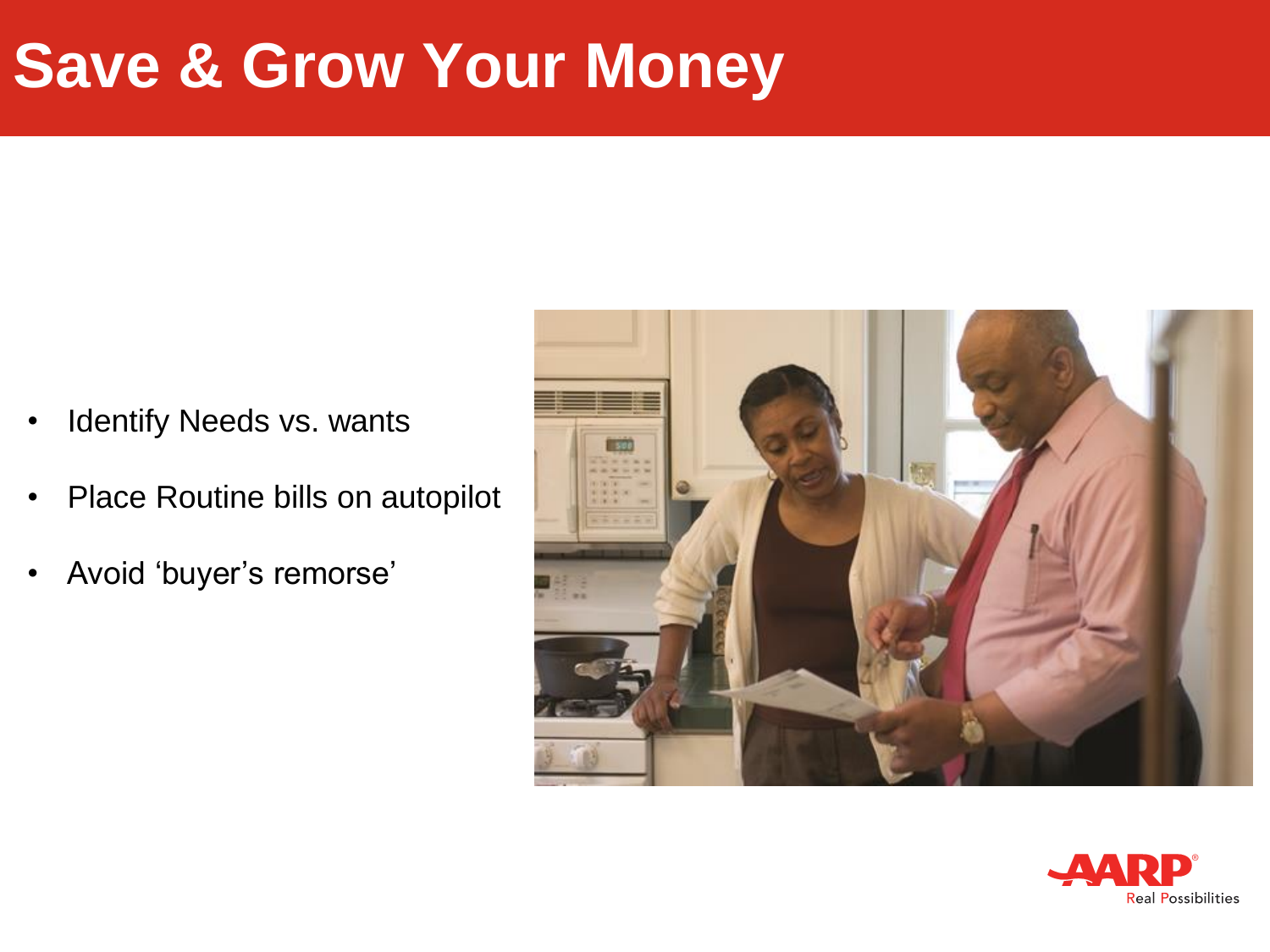

Cost Cutting **Savings** "A penny **saved** is a penny **earned**."

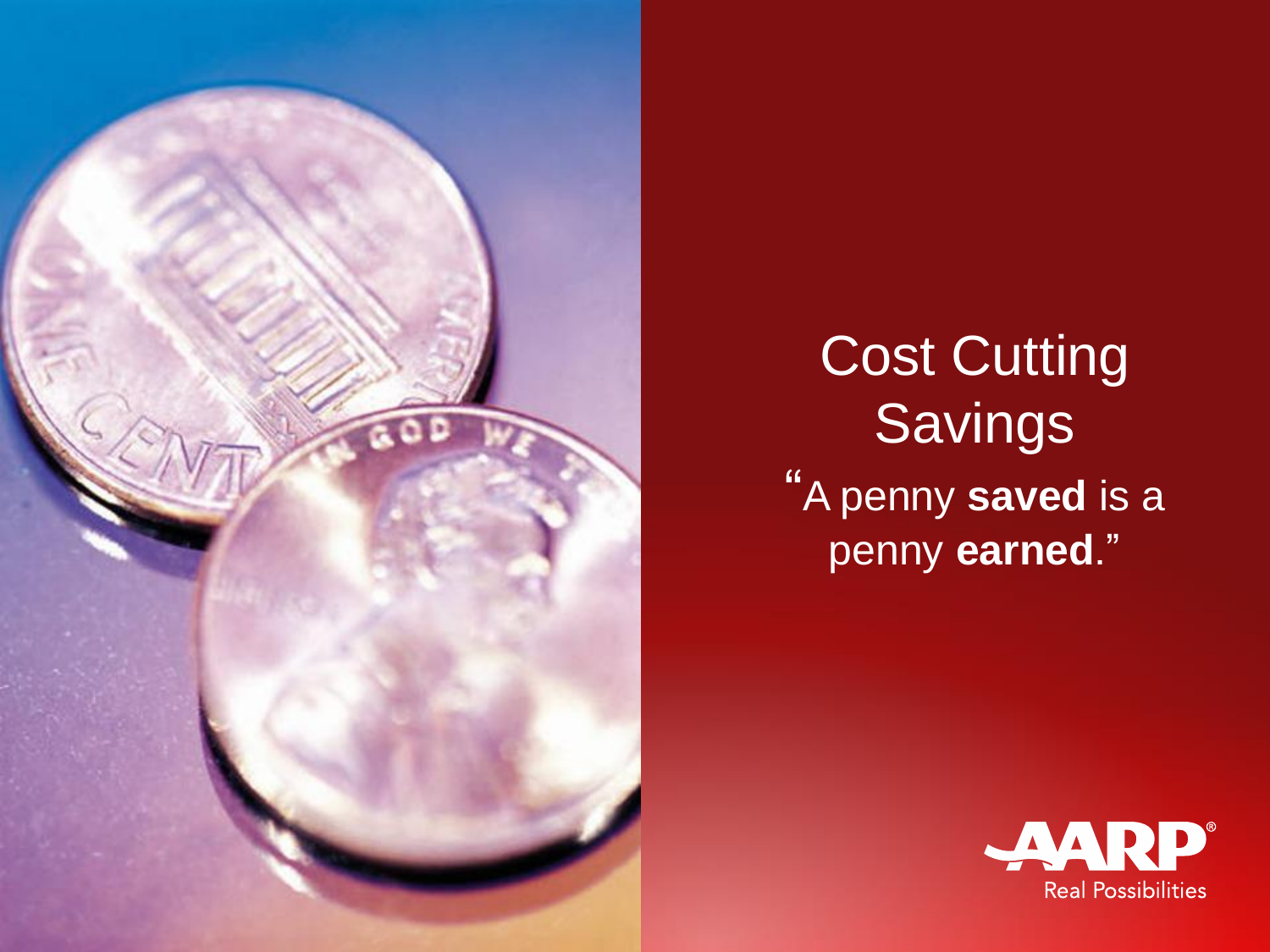## **Cost Cutting**

What are your strategies?

| <b>12 Cost Cutting Tips</b>          | <b>Estimated</b><br><b>Monthly Savings</b> |
|--------------------------------------|--------------------------------------------|
| Cut out one restaurant per week      | \$40-\$100                                 |
| Make coffee at home                  | \$20-\$50                                  |
| Use coupons                          | \$20-\$40                                  |
| <b>Rent a DVD</b>                    | \$10-\$20                                  |
| <b>Buy generic drugs</b>             | \$20-\$40                                  |
| Downsize from premium to basic cable | \$10-\$40                                  |
| Use public transportation or carpool | \$40-\$60                                  |
| Keep tires inflated and engine tuned | \$5-\$10                                   |
| <b>Explore basic phone plans</b>     | \$20-\$30                                  |
| <b>Cut energy costs</b>              | \$25-\$100                                 |
| Get free checking                    | \$5-\$10                                   |
| Use only your bank's ATM             | \$5-\$10                                   |
| <b>TOTAL SAVINGS</b>                 | \$220-\$510                                |

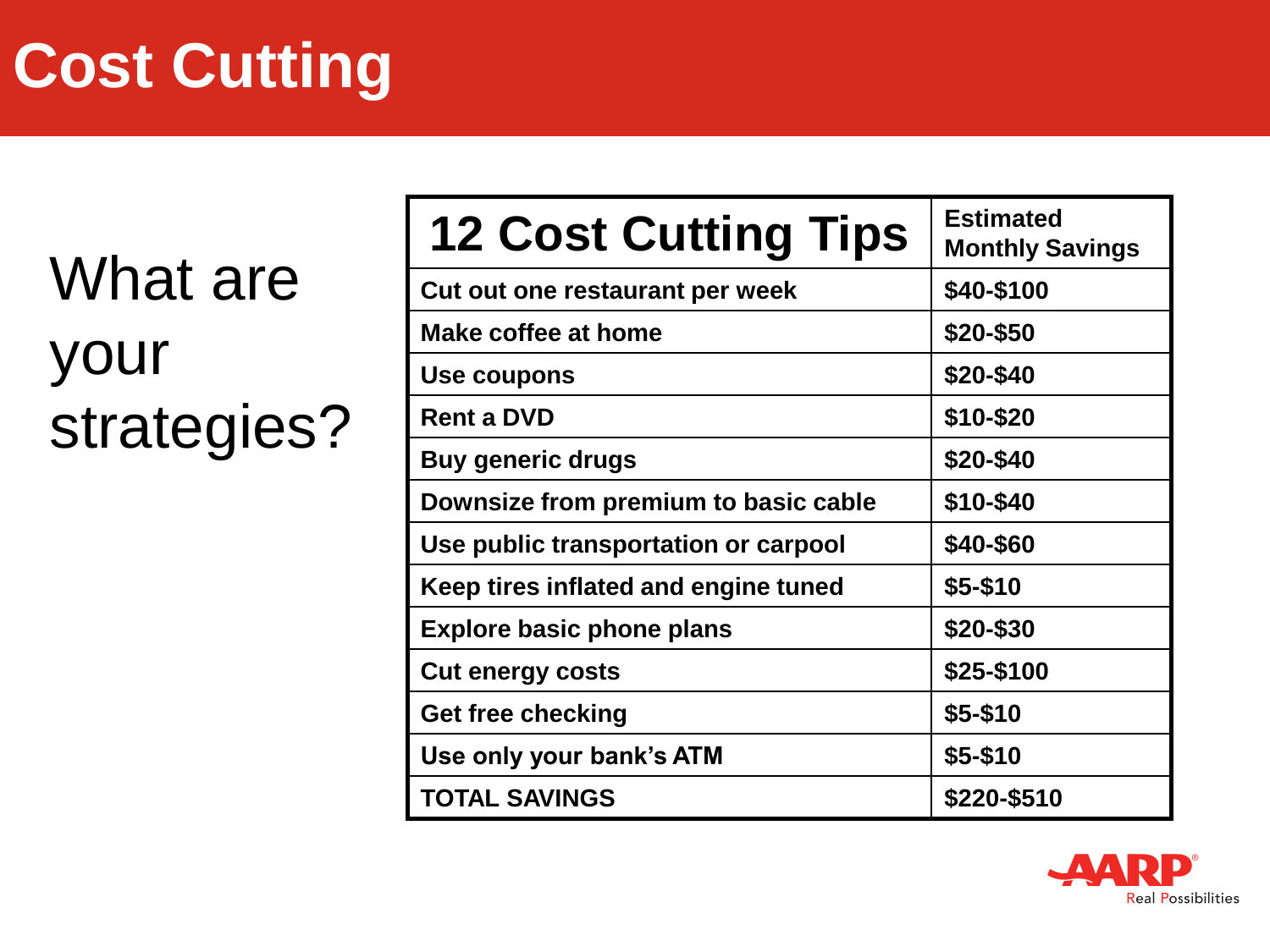## **Retail Shopping**

- Traditional coupons
- Promotion codes for online shopping
- Daily deal websites
- Trends go in and out
- Try discount or consignment stores
- Shop off season
- Ask for discounts at the counter



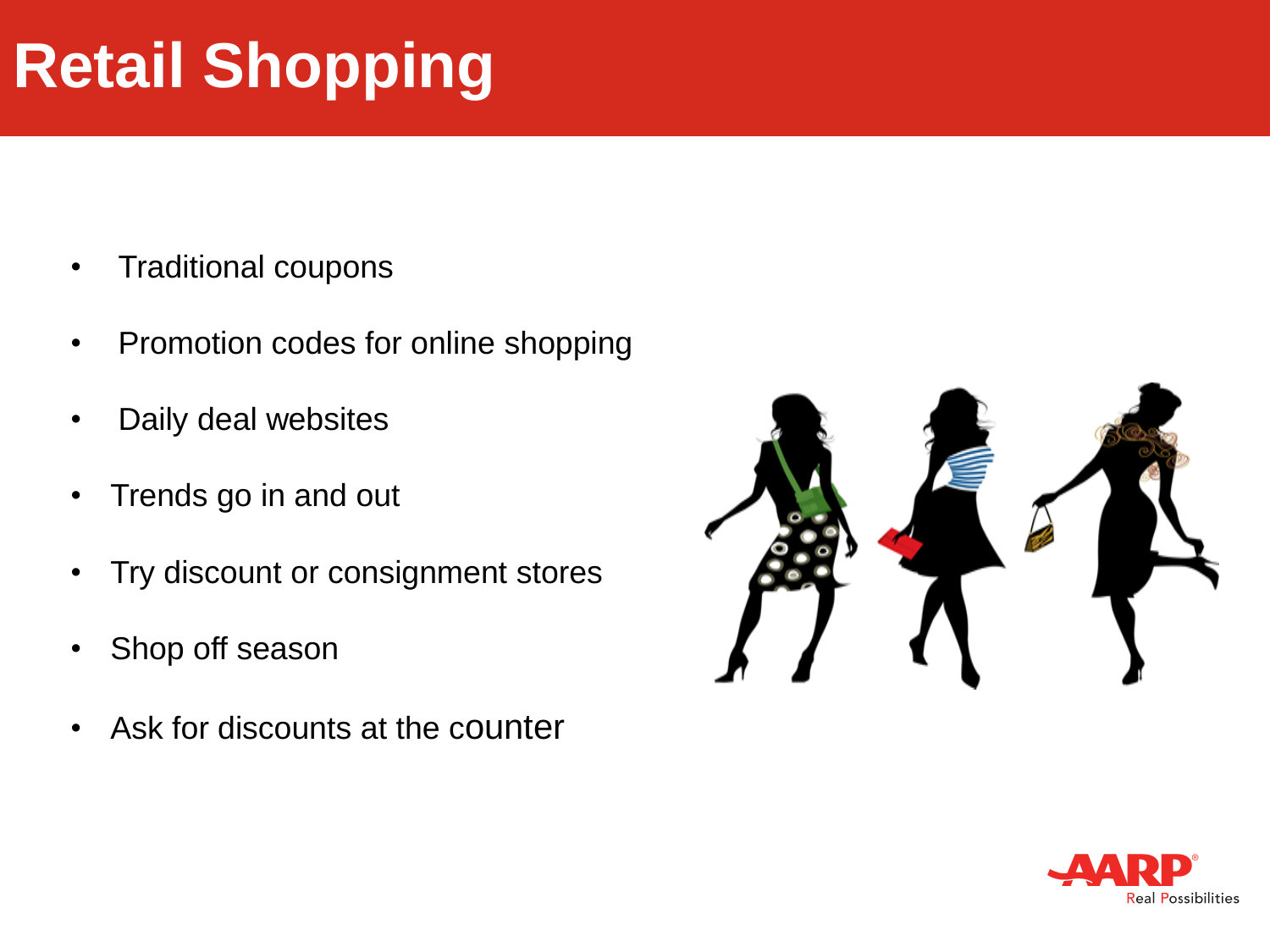## **Home Energy Savings**

- Plug wall openings
- Weatherize windows and doors
- Consider a programmable thermostat
- Participate in your local energy savings program
- Blanket your water heater
- Seal/wrap ductwork
- Dress the hearth



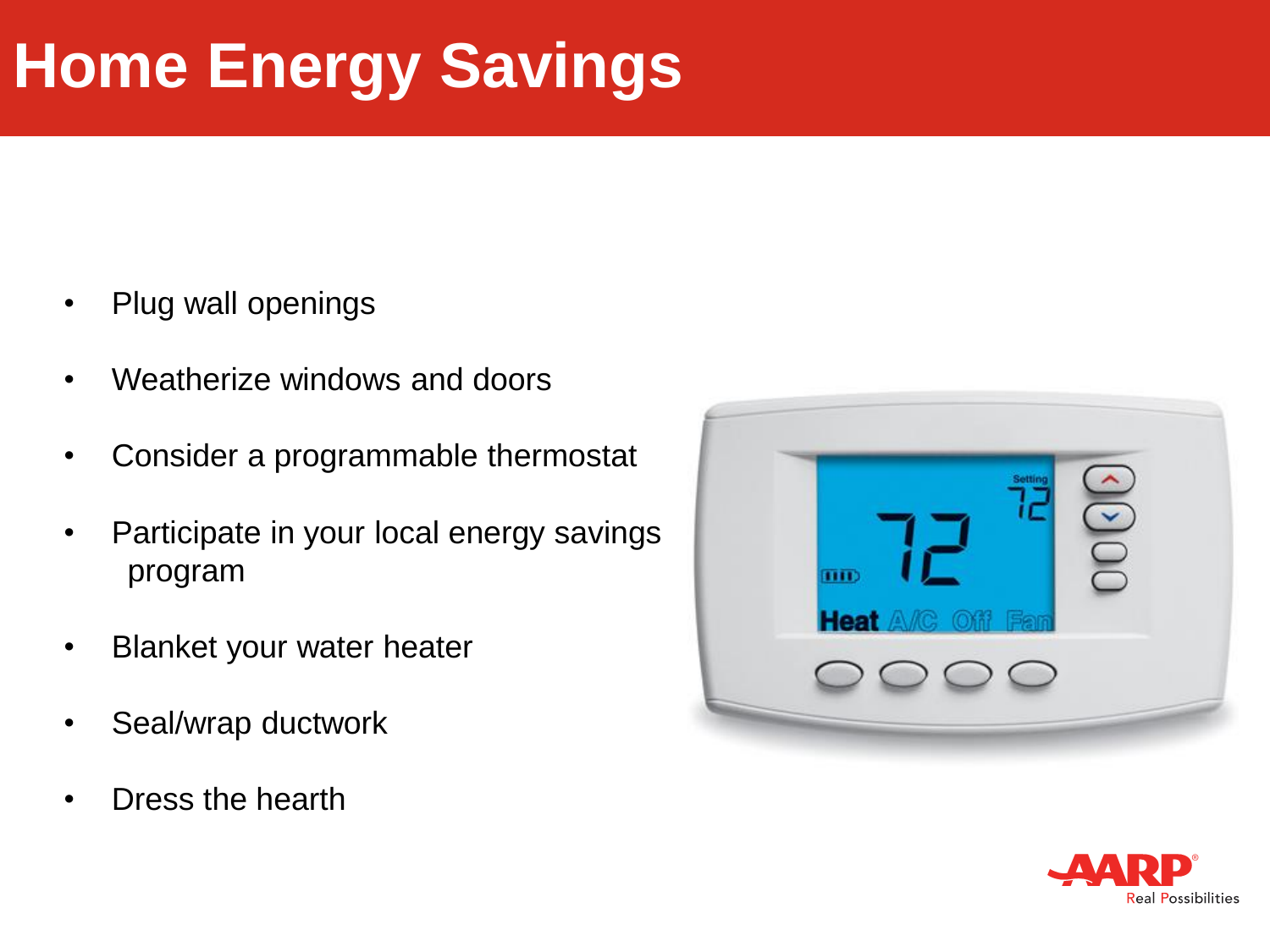#### **Grocery Savings**

Rewarding

- Shop once a month
- Buy generic labels
- Buy bulk items
- Try farm stands for local produce
- Grow your own vegetables



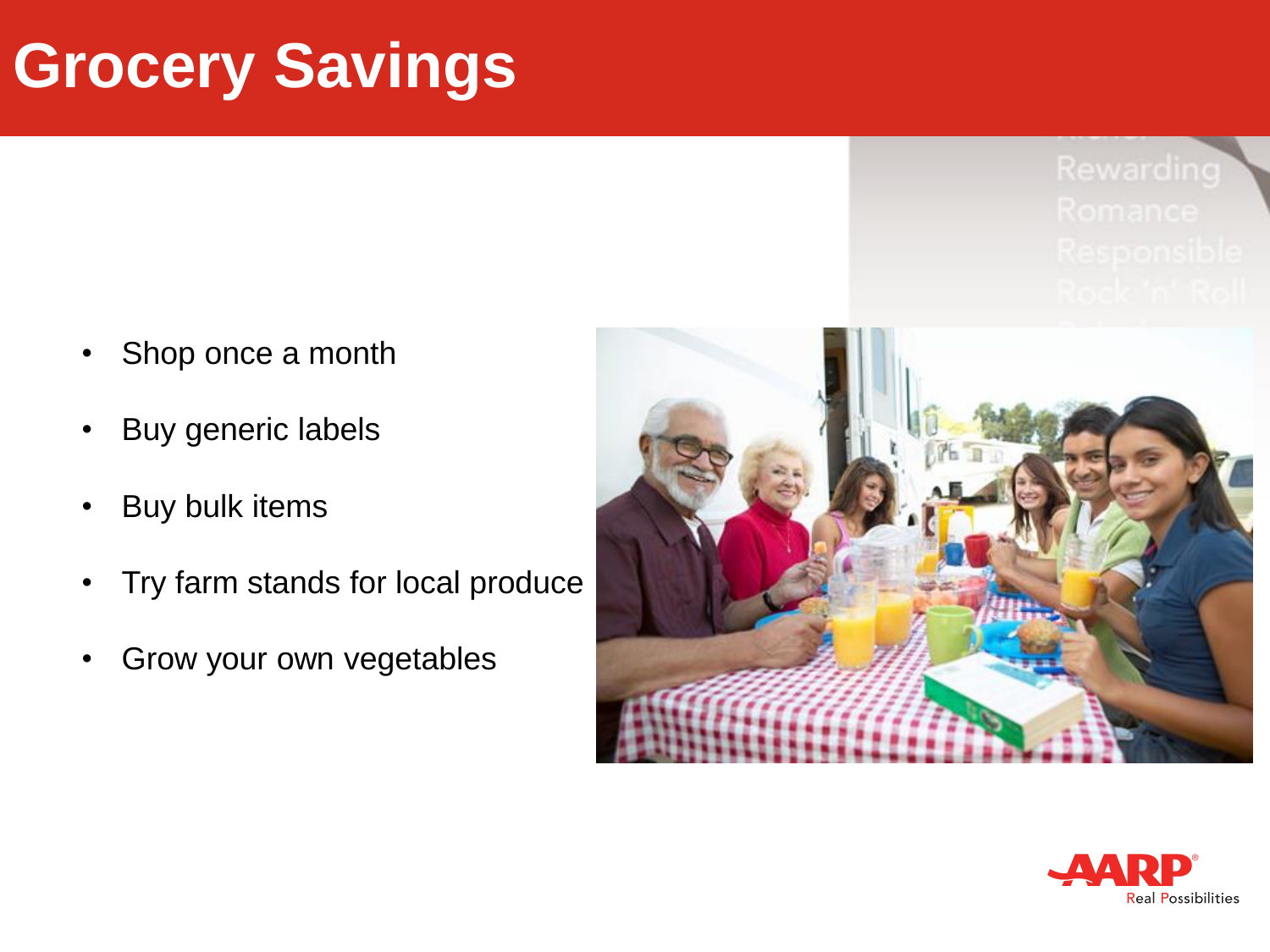#### **Transportation**

- Opt for public transportation where available
- Lower gas costs
- Share cars by carpooling
- If shopping, buy used or pre-owned



"YOU WANT TO DRIVE  $$5.00$  DOWN THAT ROAD, MAKE A LEFT AT THE LIGHT, GO ABOUT  $85¢$ , THEN BEAR RIGHT AND YOU'LL BE THERE IN ANOTHER  $$2.25...''$ 

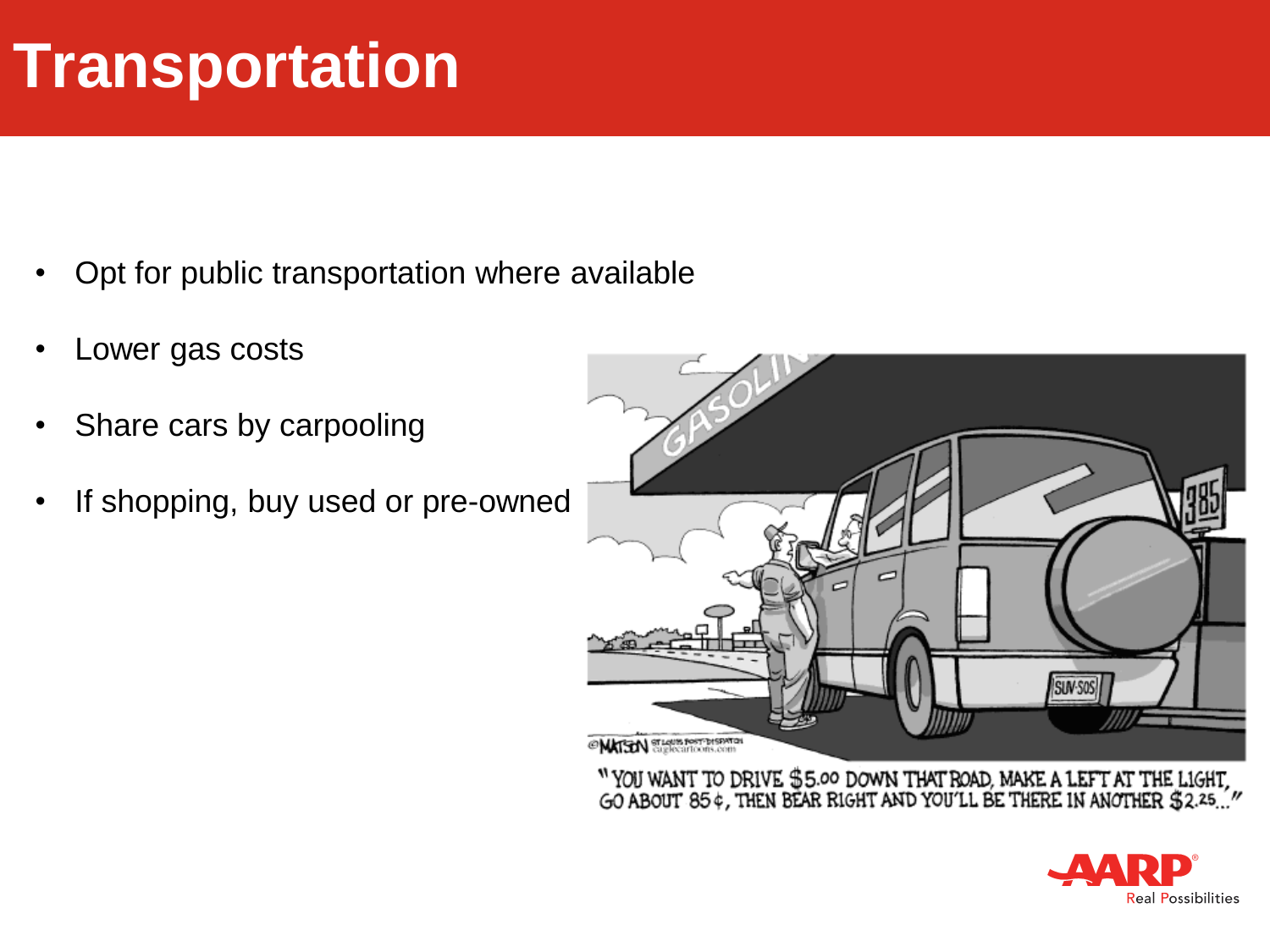#### **Phones – Landline vs Mobile**

- Skip the fancy extras especially those you don't use
- Investigate Internet and cable alternatives or bundling
- The landline question
- Check out family plan options
- Are you overpaying? Can you reduce your rate?
- Put off an upgrade
- Unplug your charger when it's not in use



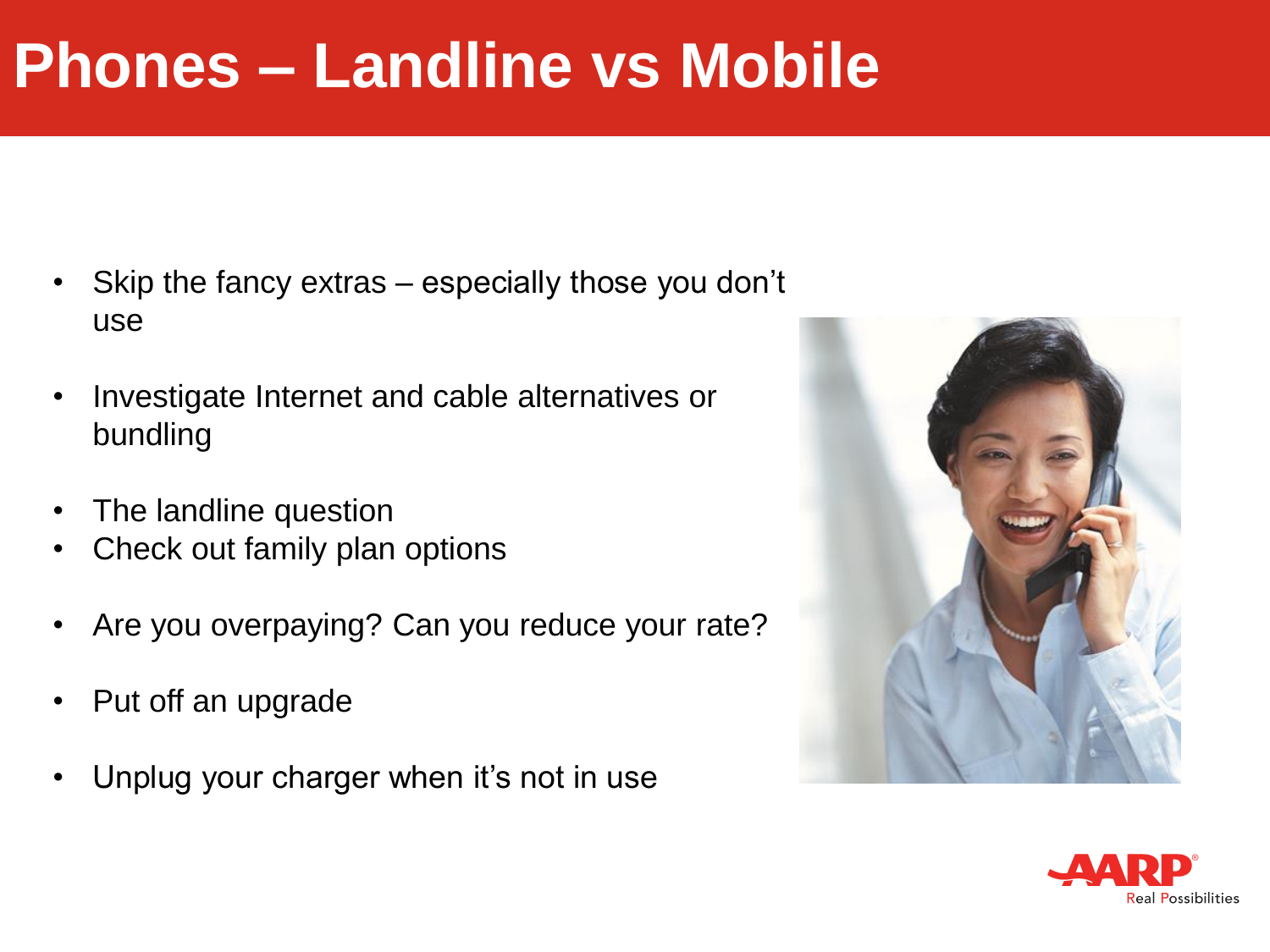#### **Entertainment**

- Check out options at community centers and local schools
- Discounts for AARP members
- Join a book club
- Check out free movies from the library
- Volunteer with an organization important
- Check out free museums
- Go for a bike ride
- Relax at the beach



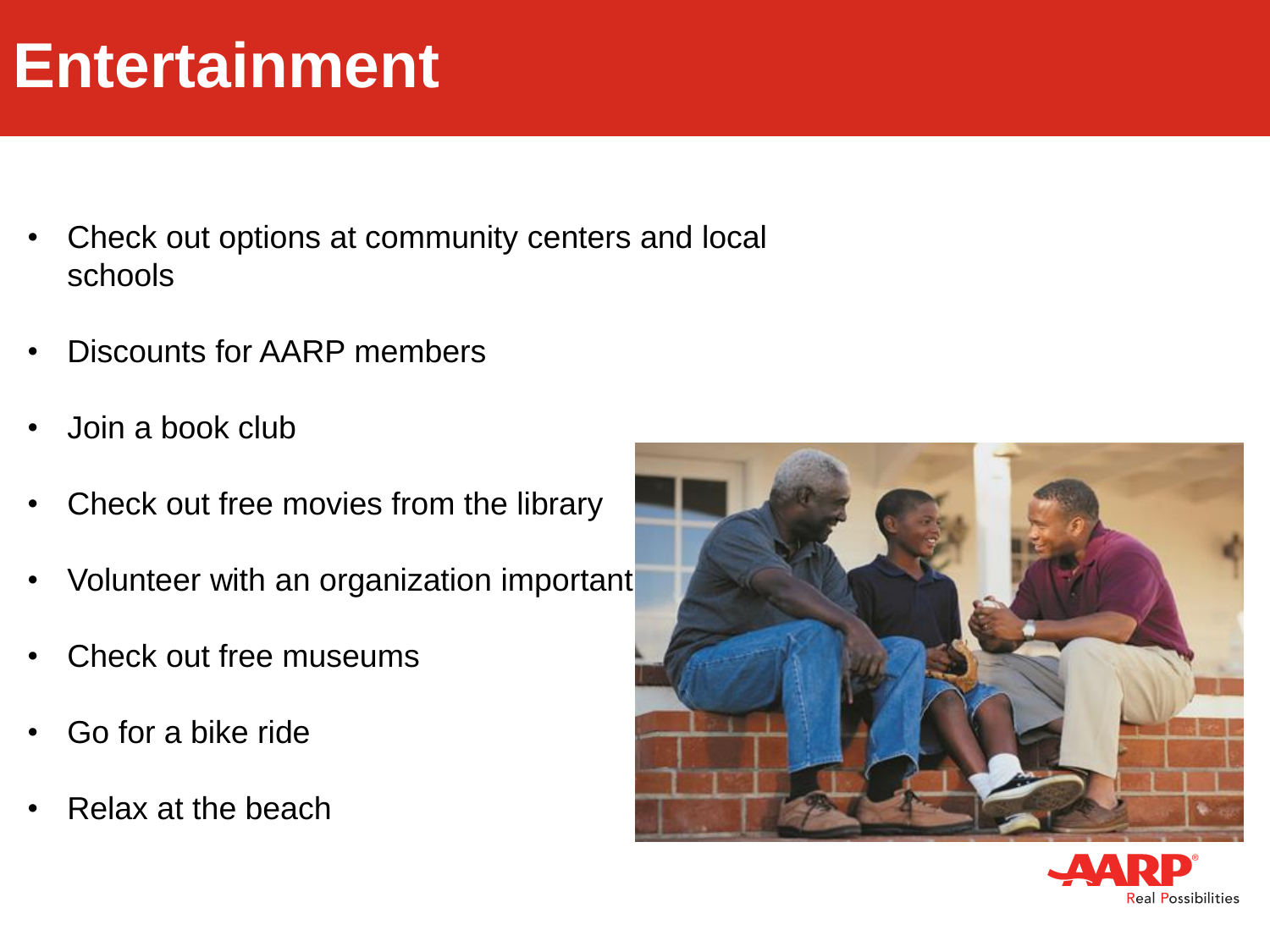#### **Free Stuff**

- Get useful software from download.com or openoffice.org
- Download audiobooks from librivox.org
- Check out samples from startsampling.com or freenology.com
- Celebrate your special day with birthday freebies



• Free land

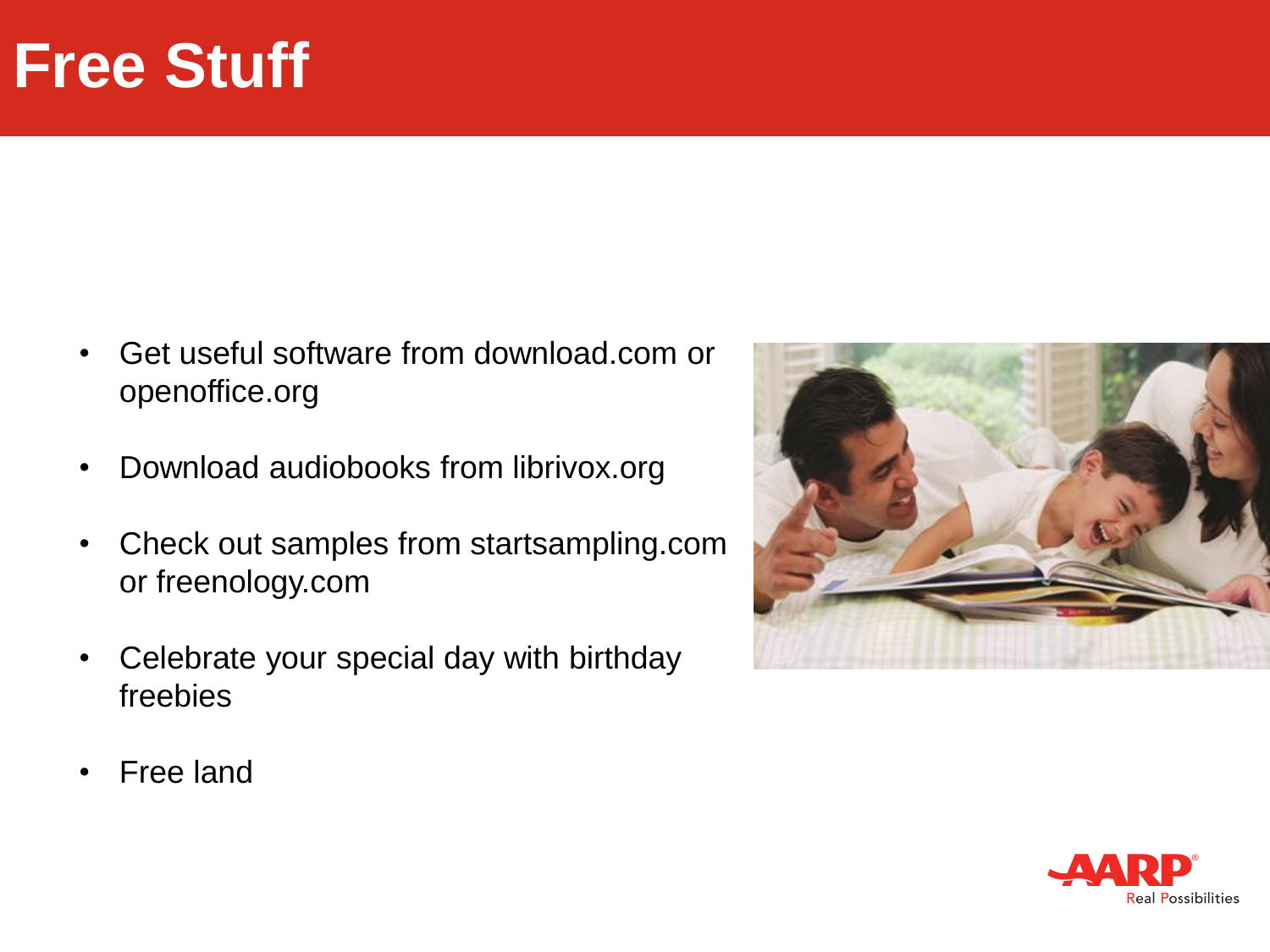#### **Save for the Future - Retirement**

#### **Plan wisely!**

- How much will you need to save? aarp.org/money
- Learn how Social Security will fit into your plans at ssa.gov
- Visit [www.aarp.org/socialsecuritybenefits](http://www.aarp.org/socialsecuritybenefits) to calculate your benefits
- How can retirement accounts work for you?
- Plan on how to make your retirement money last as long as you'll need it
- The AARP Retirement Calculator [ww.aarp.org/retirementcalculator](http://www.aarp.org/retirementcalculator) helps you to plan your financial future so you can retire when — and how — you want.

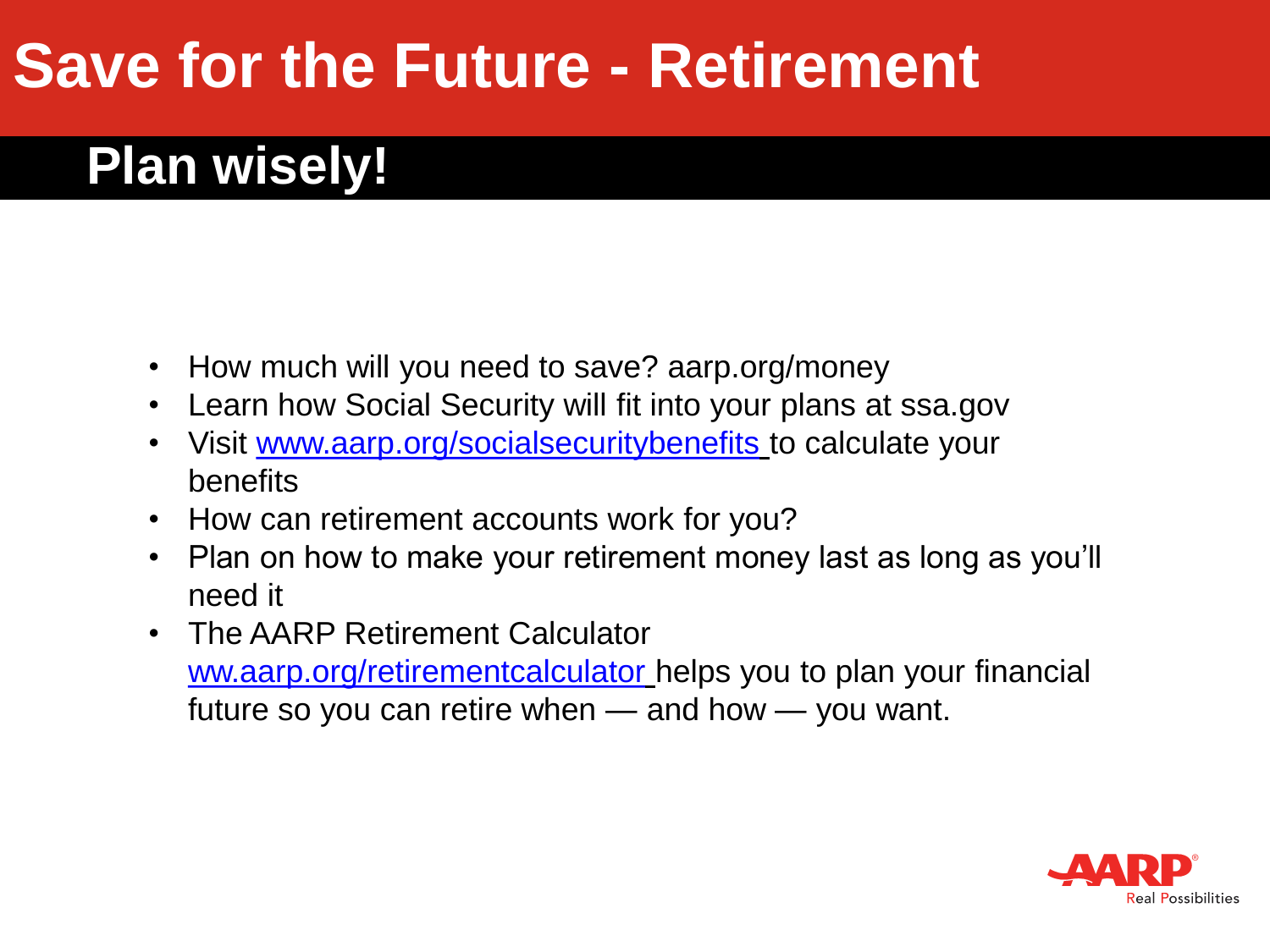#### **Set Your Financial Course**



- Create a budget
- Control debt
- Maintain healthy credit
- Plan for retirement

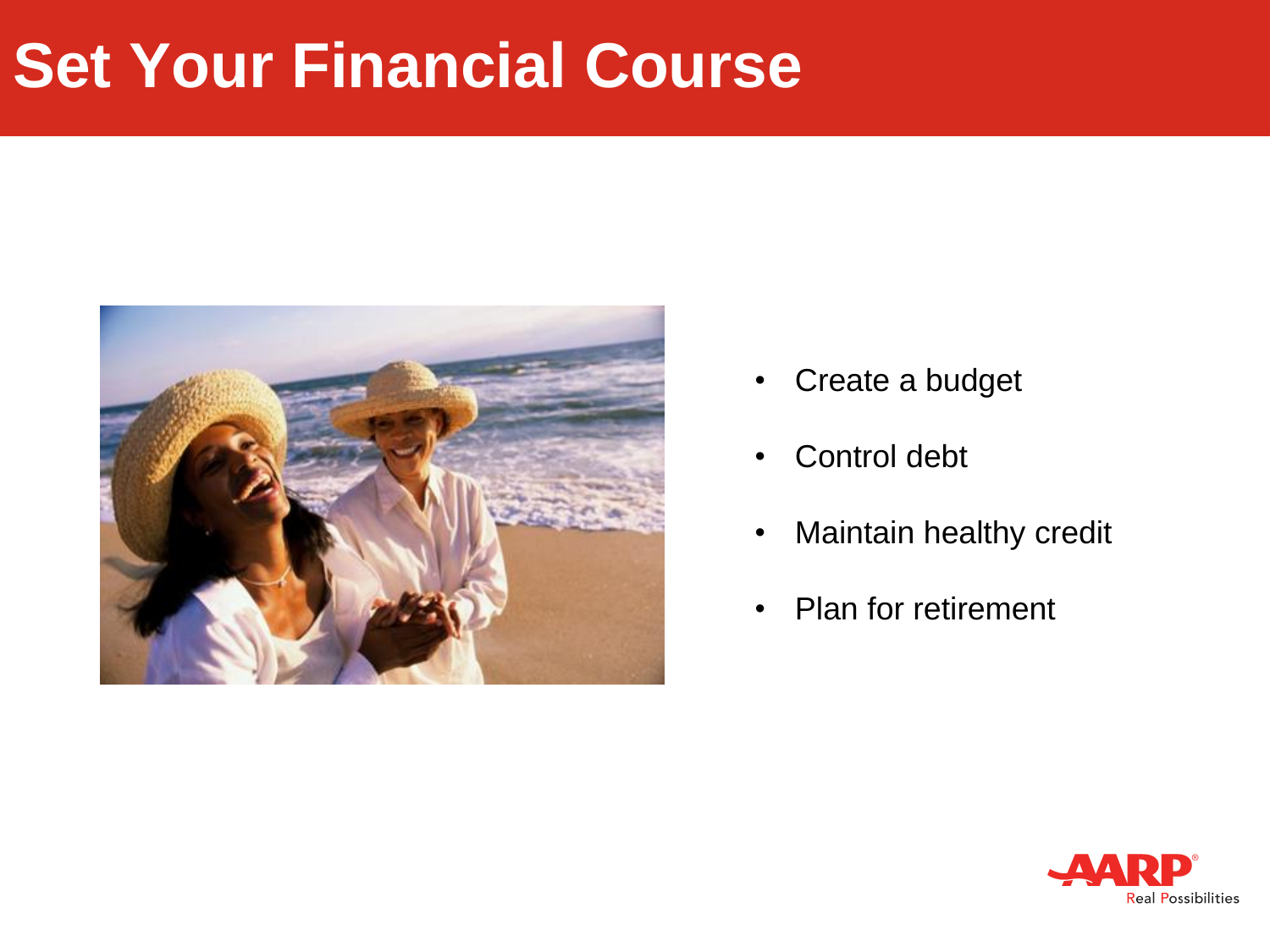#### **Take Action**



#### It's Your Financial Future

- Remember to pay yourself first
- Include retirement as a long term savings goal
- Use tax-advantaged retirement accounts like 401(k)s or IRAs
- Don't postpone saving until you've mastered investing